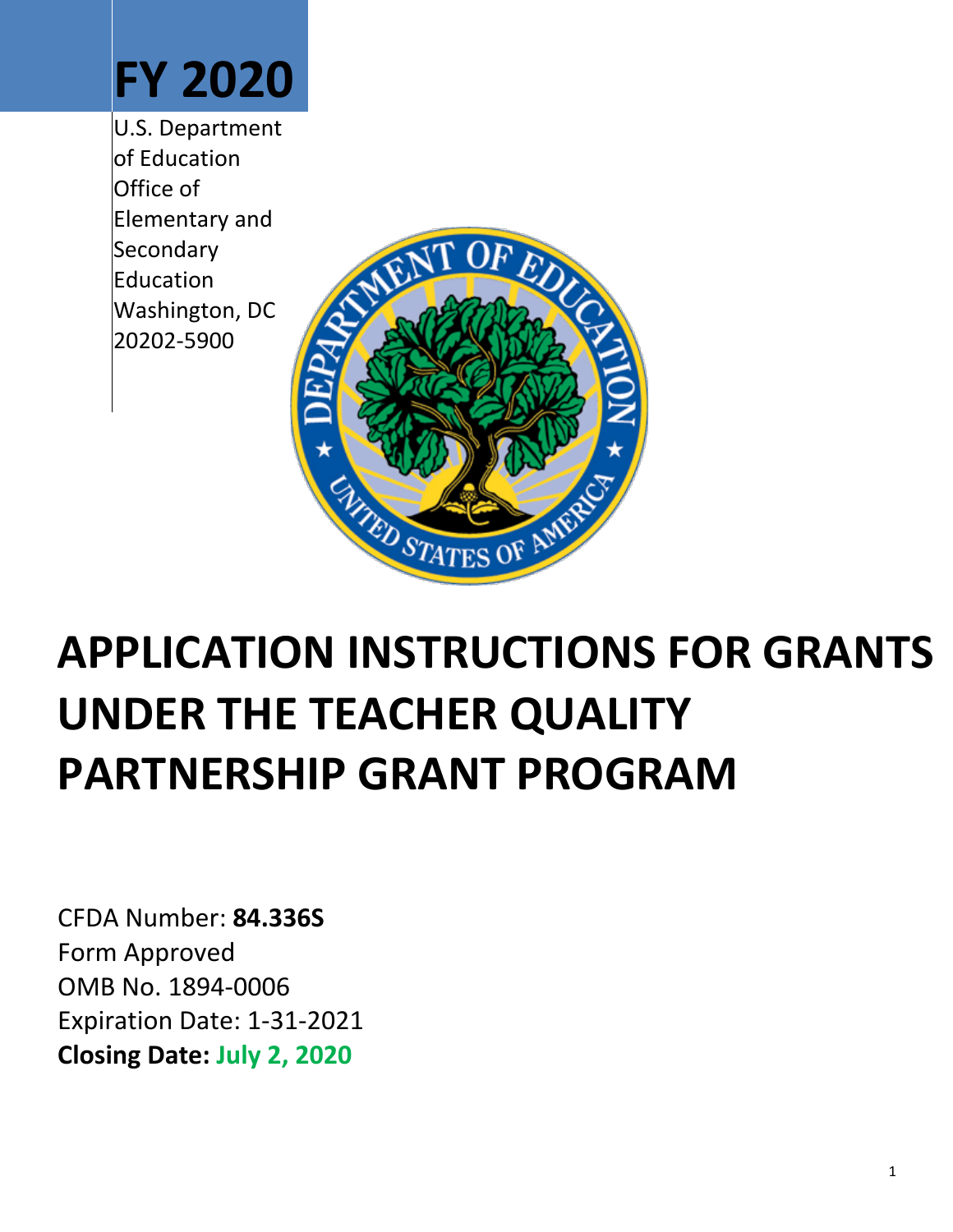# **Table of Contents**

| $\mathbf{l}$ . |  |
|----------------|--|
| П.             |  |
| Ш.             |  |
|                |  |
|                |  |
| IV.            |  |
|                |  |
|                |  |
|                |  |
|                |  |
|                |  |
|                |  |
|                |  |
|                |  |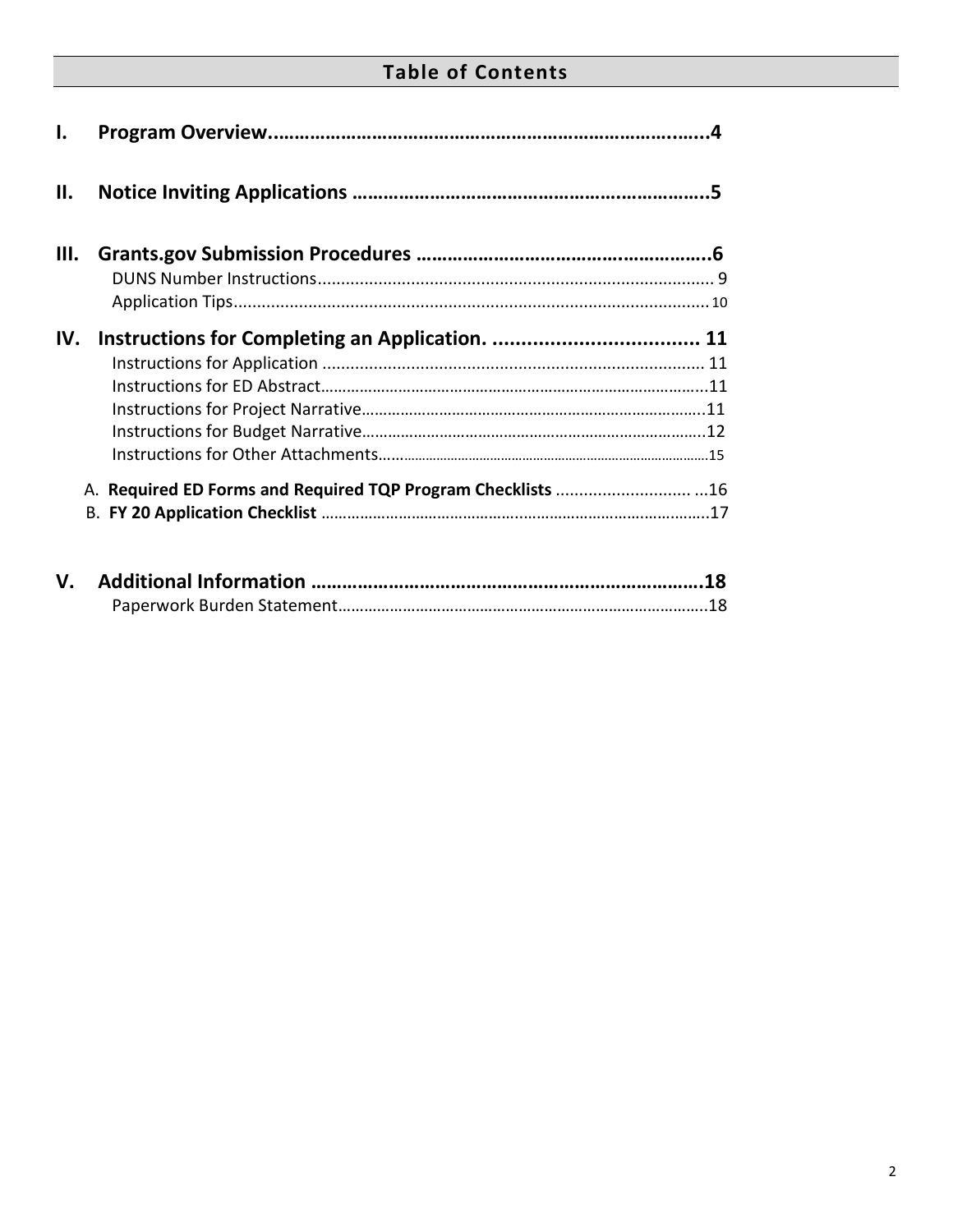# **ARE YOU READY to APPLY**?

Before you begin completing your FY 2020 Teacher Quality Partnership (TQP) application, we recommend that all applicants answer the following quesitons:

| <b>Question</b>                                                                            | <b>Yes or No</b> |
|--------------------------------------------------------------------------------------------|------------------|
| Have you reviewed the FY 2020 TQP Notice Inviting Applications?                            |                  |
| https://www.federalregister.gov/d/2020-10509                                               |                  |
|                                                                                            |                  |
| Have you reviewed the Common Instructions for Applicants to Department of Education        |                  |
| Discretionary Grant Programs, published in the Federal Register on February 13, 2019 (84   |                  |
| FR 3768) or at www.govinfo.gov/content/pkg/FR-2019-02-13/pdf/2019-02206.pdf                |                  |
| Have you completely reviewed the contents of this FY 2020 TQP Application Instructions     |                  |
| Package?                                                                                   |                  |
| Have you reviewed the FY 2020 TQP Frequently Asked Questions (FAQs) found on the TQP       |                  |
| program webpage? (TQP FAQs will be uploaded to the program webpage as soon as they         |                  |
| are available.)                                                                            |                  |
| Have you reviewed the instructions for electronic submission of your application found in  |                  |
| this FY 2020 TQP Application Instructions Package?                                         |                  |
| Have you reviewed the REQUIRED TQP Program Checklists and REQUIRED EED                     |                  |
| Applicant/Grantee Budget Worksheet?                                                        |                  |
| Does your Residency project have a design in which residents will teach alongside a mentor |                  |
| teacher for one academic year?                                                             |                  |
| Does your Residency project have a design which ensures residents will graduate with a     |                  |
| Master's degree within 18 months, and attain full state certification or licensure?        |                  |
| Does your Residency project design include a three-year service agreement that residents   |                  |
| will sign which includes the repayment of the Living Wage Stipend if the service agreement |                  |
| is not met?                                                                                |                  |
| Have you secured at least 50 percent of the total project cost of your proposed TQP        |                  |
| project, from nonfederal sources, to meet the 100 percent nonfederal match requirement?    |                  |

If you answered **"YES"** to each of the above questions, you are likely ready to begin submitting your application in Grants.gov. If you answered **"No"** to any of these quesitons, you may want to revisit the areas where you answered "No." If any of the above questions spark additional quesitons, please contact the TQP program staff at [TQPartnership@ed.gov](mailto:TQPartnership@ed.gov).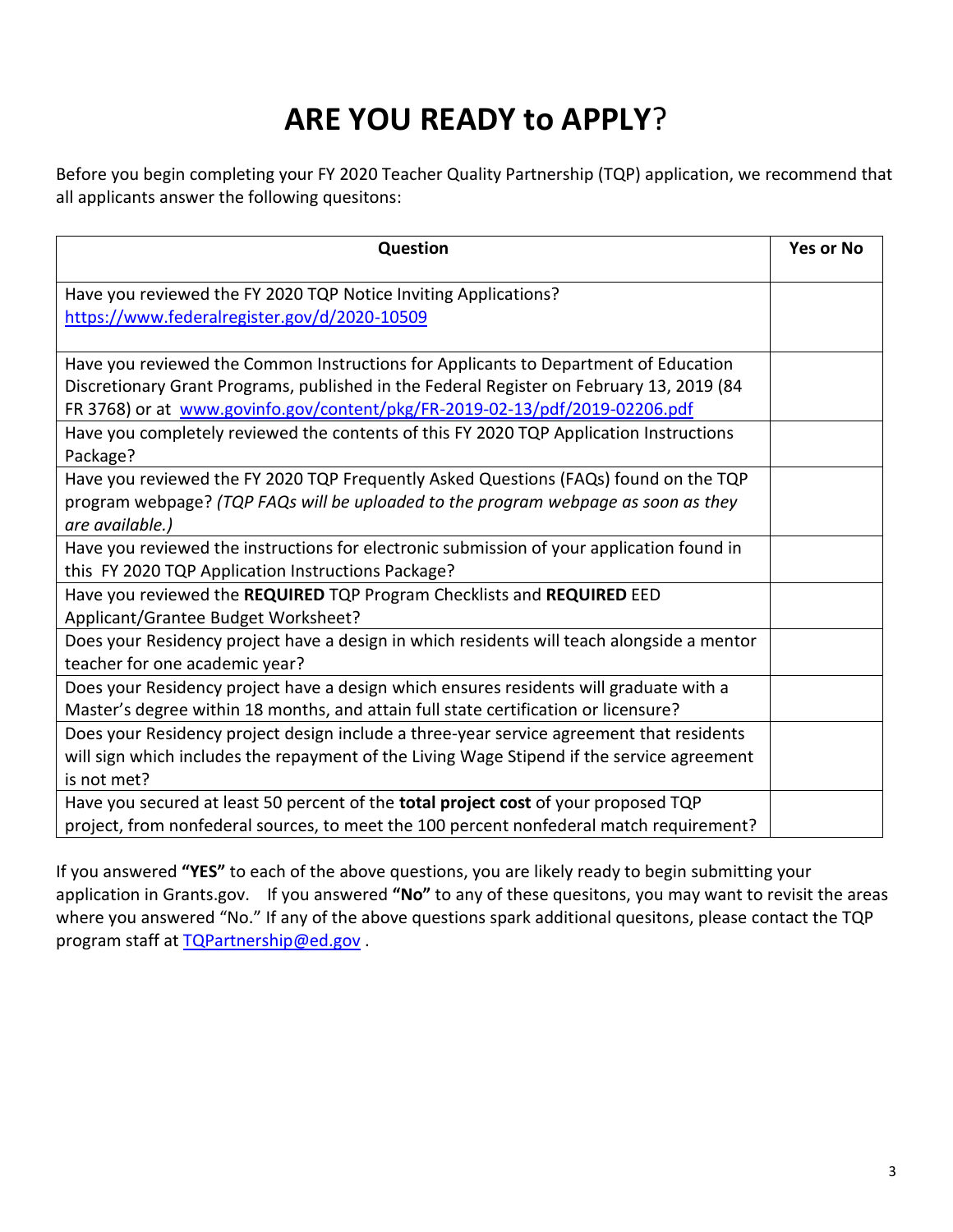#### **I. Program Overview**

<span id="page-3-0"></span>**Program Office:** Office of Elementary and Secondary Education (OESE) **Grant Name:** Teacher Quality Partnership (TQP) **CFDA Number:** 84.336S **Grant Type:** Discretionary/Competitive Grant

#### **Purpose of Program**:

The purposes of the TQP program are to improve student achievement; improve the quality of prospective and new teachers by improving the preparation of prospective teachers and enhancing professional development activities for new teachers; hold teacher preparation programs at institutions of higher education (IHEs) accountable for preparing teachers who meet applicable State certification and licensure requirements; and recruit highly qualified individuals, including minorities and individuals from other occupations, into the teaching force.

#### **Eligible Applicants:**

An eligible applicant must be an "**eligible partnership**" as defined in Section 200(6) of the Higher Education Act of 1965, as amended (HEA). The eligible partnership must include all of the following:

- One or more high-need local educational agencies (LEAs);
- One or more high-need schools or consortium of high-need schools served by the high-need LEAs;
- A partner institution;
- A school, department, or program of education within such partner institution; and
- A school or department of arts and sciences within such partner institution.

In addition, the "eligible partnership" may include one or more of the entities listed in Section 200(6)(B) of the HEA.

#### **TQP Program Webpage:**

[https://oese.ed.gov/offices/office-of-discretionary-grants-support-services/effective-educator-development](https://oese.ed.gov/offices/office-of-discretionary-grants-support-services/effective-educator-development-programs/teacher-quality-partnership/)[programs/teacher-quality-partnership/](https://oese.ed.gov/offices/office-of-discretionary-grants-support-services/effective-educator-development-programs/teacher-quality-partnership/)

#### **TQP Program Email**:

[TQPartnership@ed.gov](mailto:TQPartnership@ed.gov)

#### **FY 2020 TQP FAQs:**

FAQs will be available on the TQP program webpage a[t https://oese.ed.gov/offices/office-of-discretionary-grants](https://oese.ed.gov/offices/office-of-discretionary-grants-support-services/effective-educator-development-programs/teacher-quality-partnership/applicant-info-and-eligibility)[support-services/effective-educator-development-programs/teacher-quality-partnership/applicant-info-and](https://oese.ed.gov/offices/office-of-discretionary-grants-support-services/effective-educator-development-programs/teacher-quality-partnership/applicant-info-and-eligibility)[eligibility.](https://oese.ed.gov/offices/office-of-discretionary-grants-support-services/effective-educator-development-programs/teacher-quality-partnership/applicant-info-and-eligibility)

#### **Authorizing Legislation:**

The Teacher Quality Partnership program statute is within Title II of the HEA. Definitions for the program (including those for components of an eligible partnership) are contained in Section 200 of the HEA, as amended, while the program authority itself is in Title II, Part A of that Act (Sections 201-204). You may view the full version of the HEA at:

<https://www.govinfo.gov/content/pkg/USCODE-2018-title20/html/USCODE-2018-title20-chap28-subchapII.htm>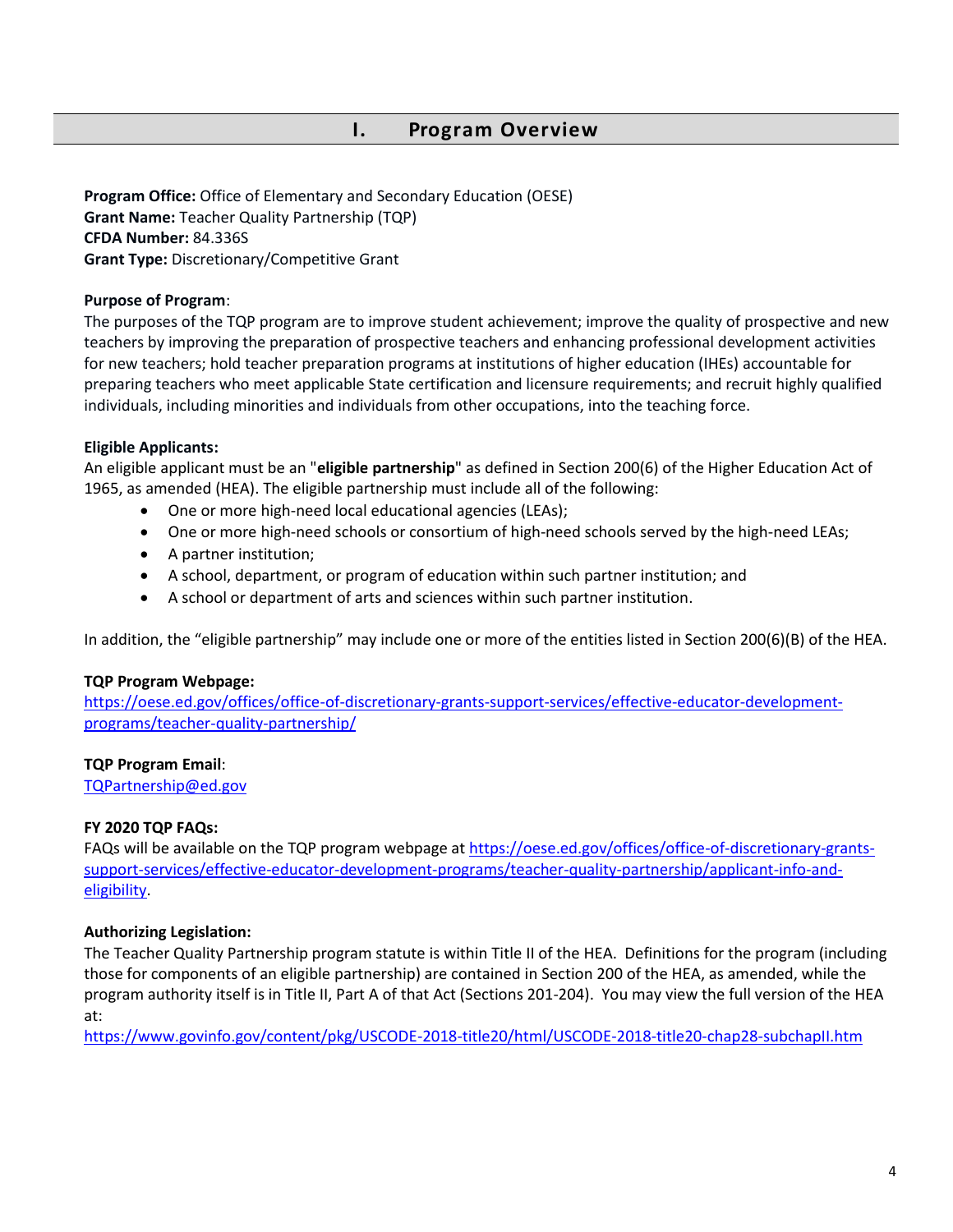### **II. Notice Inviting Applications**

#### **Teacher Quality Partnership (84.336S)**

**Application available:** May 18, 2020

**Pre-Application Information Webinars:** Pre-recorded informational webinars can be found on the TQP program Website at [https://oese.ed.gov/offices/office-of-discretionary-grants-support-services/effective-educator](https://oese.ed.gov/offices/office-of-discretionary-grants-support-services/effective-educator-development-programs/teacher-quality-partnership/)[development-programs/teacher-quality-partnership/](https://oese.ed.gov/offices/office-of-discretionary-grants-support-services/effective-educator-development-programs/teacher-quality-partnership/)

**Deadline for submitting Intent to Apply:** June 17, 2020 **Deadline for transmitting applications:** July 2, 2020 **Estimated Award Announcement:** October 1, 2020

**FY 2020 [TQP Notice Inviting Applications:](https://www.federalregister.gov/articles/2014/08/18/2014-19426/applications-for-new-awards-preschool-development-grants-development-grants)** The full text of the Notice Inviting Applications (NIA) for the FY 2020 TQP grant competition can be found on the Federal Register Website at:

#### <https://www.federalregister.gov/d/2020-10509>

All TQP applications must be received on or before 11:59:59 p.m. Washington, DC Time, on **July 2, 2020.** Late applications will not be accepted. The Department is required to enforce the established deadline to ensure fairness to all applicants. The Department strongly encourages applicants to submit their applications well before the application deadline, as the Grants.gov system may take up to several hours to process and time and date stamp the application. No changes or additions to an application will be accepted after the deadline date and time.

After successfully submitting a Workspace application, a Grants.gov Tracking Number (GRANTXXXXXXXX) is automatically assigned to the application. The number will be listed on the Confirmation page that is generated after submission. Using the tracking number, access the Track My Application page under the Applicants tab or the Details tab in the submitted Workspace.

#### **FY [2020](http://www.grants.gov/web/grants/applicants/download-application-package.html?p_p_id=grantsdownloadpackage_WAR_grantsdownloadpackageportlet&p_p_lifecycle=0&p_p_state=normal&p_p_mode=view&p_p_col_id=column-1&p_p_col_pos=1&p_p_col_count=2&_grantsdownloadpackage_WAR_grantsdownloadpackageportlet_mvcPath=%2Fdownload.jsp&id=203626) TQP Application Instructions Package:**

Please note that the TQP Application Instructions Package is for applicants to download and use as a guide only. Unless the applicant qualifies for an exception to the electronic submission requirement, all TQP grant applications must be submitted online using Workspace in Grants.gov.

#### **Intent to Apply:**

The Department strongly encourages each potential applicant to notify the Department of its intent to submit an application for TQP funding by sending an email to [TQPartnership@ed.gov](mailto:TQPartnership@ed.gov) by June 17, 2020. Applicants that do not indicate their intent to apply may still apply for funding.

#### **How to Apply:**

A Grants.gov applicant must apply online using Workspace. Instructions on getting started on your Workspace Application can be found on the Grants.gov website here:

[https://www.grants.gov/web/grants/applicants/workspace-overview.html.](https://www.grants.gov/web/grants/applicants/workspace-overview.html) For access to complete instructions on how to apply, refer to: [www.grants.gov/web/grants/applicants/apply-for-grants.html.](http://www.grants.gov/web/grants/applicants/apply-for-grants.html)

#### **Funding Opportunity Number:** ED-GRANTS- 051820-001

Each application will be reviewed under the competition for which it was submitted in the Grants.gov system, and only applications that are successfully submitted by the established deadline will be reviewed.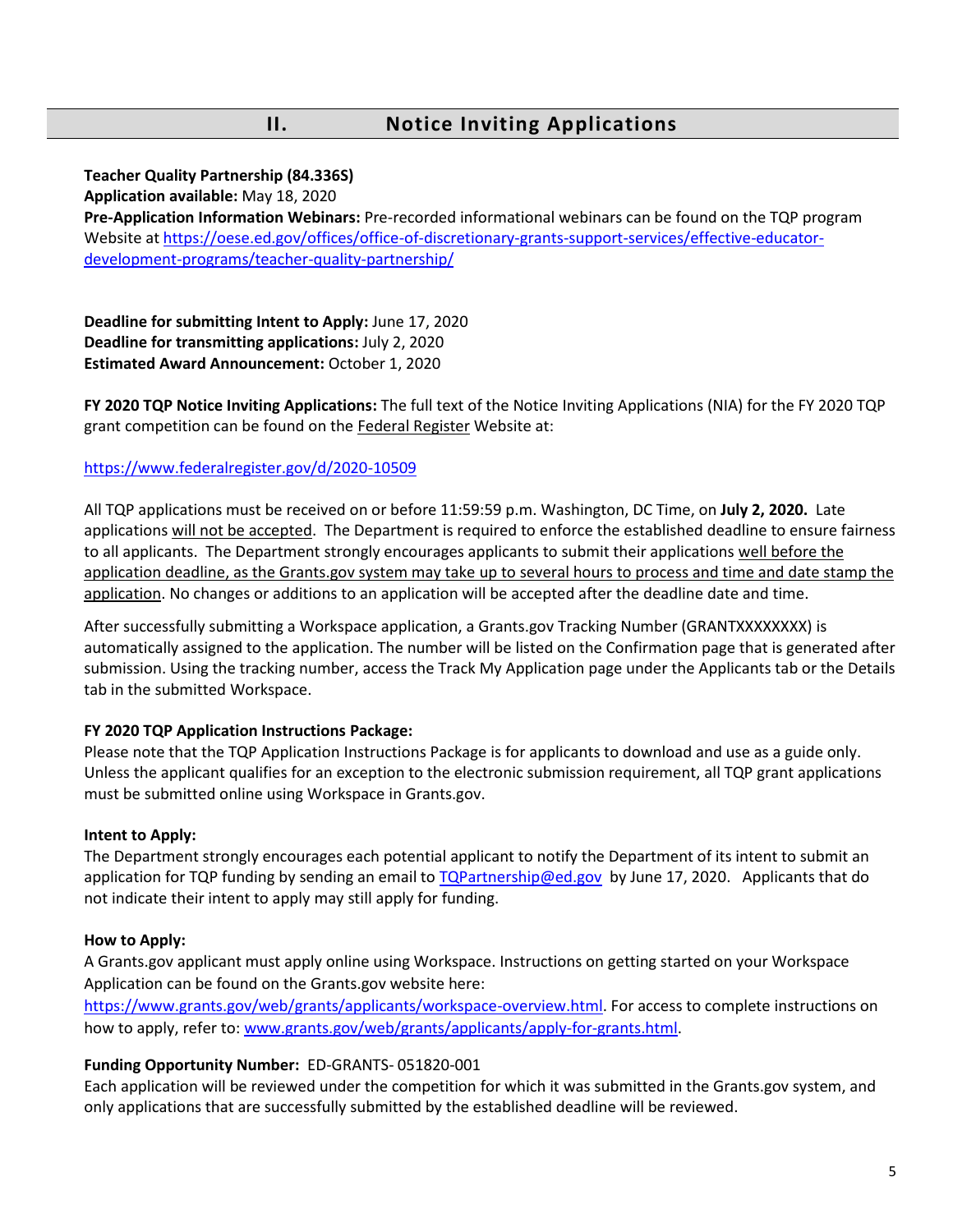# **IMPORTANT – PLEASE READ FIRST**

# **U.S. Department of Education** *Grants.gov Submission Procedures and Tips for Applicants*

To facilitate your use of Grants.gov, this document includes important submission procedures you need to be aware of to ensure your application is received in a timely manner and accepted by the Department.

#### **Browser Support:**

The latest versions of Microsoft Internet Explorer (IE), Mozilla Firefox, Google Chrome, and Apple Safari are supported for use with Grants.gov. However, these web browsers undergo frequent changes and updates, so we recommend you have the latest version when using Grants.gov. Legacy versions of these web browsers may be functional, but you may experience issues.

For additional information or updates, please see the Grants.gov Browser information in the Applicant FAQs: [http://www.grants.gov/web/grants/applicants/applicant-faqs.html#browser.](http://www.grants.gov/web/grants/applicants/applicant-faqs.html#browser)

#### **ATTENTION – Workspace, Adobe Forms and PDF Files:**

Grants.gov applicants can apply online using Workspace. Workspace is a shared, online environment where members of a grant team may simultaneously access and edit different web forms within an application. For each funding opportunity announcement (FOA), you can create individual instances of a workspace.

Below is an overview of applying on Grants.gov. For access to complete instructions on how to apply for opportunities, refer to: [https://www.grants.gov/web/grants/applicants/workspace-overview.html.](https://www.grants.gov/web/grants/applicants/workspace-overview.html)

- 1) **Create a Workspace:** Creating a workspace allows you to complete the application online and route it through your organization for review before submitting.
- 2) **Complete a Workspace:** Add participants to the workspace to work on the application together, complete all the required forms online or by downloading PDF versions, and check for errors before submission. The Workspace progress bar will display the state of your application process as you apply. As you apply using Workspace, you may click the blue question mark icon near the upper-right corner of each page to access context-sensitive help.

a. **Adobe Reader:** If you decide not to apply by filling out web forms you can download individual PDF forms in Workspace. The individual PDF forms can be downloaded and saved to your local device storage, network drive(s), or external drives, then accessed through Adobe Reader.

NOTE: Visit the Adobe Software Compatibility page on Grants.gov to download the appropriate version of the software at[: https://www.grants.gov/web/grants/applicants/adobe-software-compatibility.html](https://www.grants.gov/web/grants/applicants/adobe-software-compatibility.html)

b. **Mandatory Fields in Forms:** In the forms, you will note fields marked with an asterisk and a different background color. These fields are mandatory fields that must be completed to successfully submit your application.

c. **Complete SF-424 Fields First**: The forms are designed to fill in common required fields across other forms, such as the applicant name, address, and DUNS Number. Once it is completed, the information will transfer to the other forms.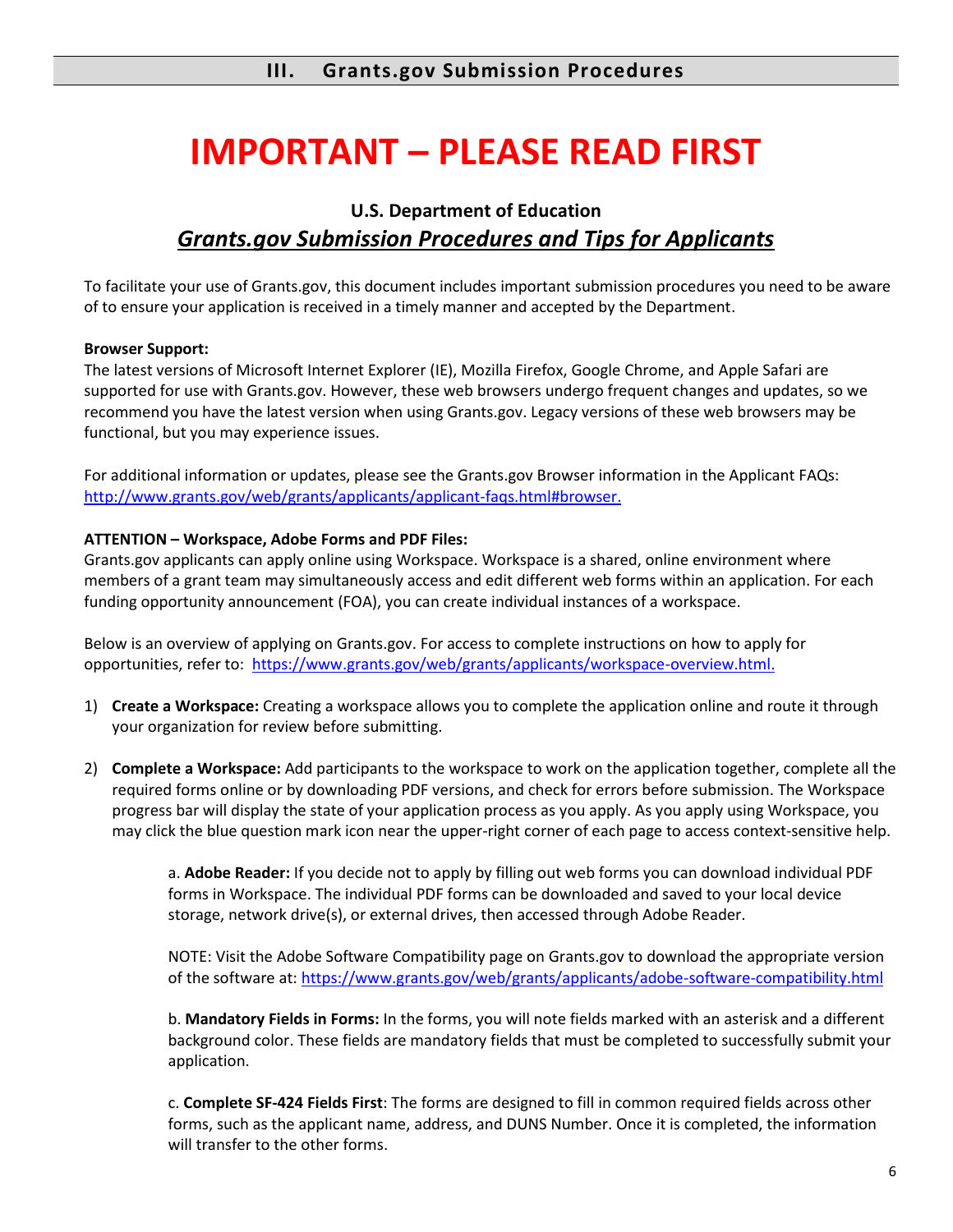- 3) **Submit a Workspace:** An application may be submitted through workspace by clicking the Sign and Submit button on the Manage Workspace page, under the Forms tab. Grants.gov recommends submitting your application package at least 24-48 hours prior to the close date to provide you with time to correct any potential technical issues that may disrupt the application submission.
- 4) **Track a Workspace Submission:** After successfully submitting a workspace application, a Grants.gov Tracking Number (GRANTXXXXXXXX) is automatically assigned to the application. The number will be listed on the Confirmation page that is generated after submission. Using the tracking number, access the Track My Application page under the Applicants tab or the Details tab in the submitted workspace.

For additional training resources, including video tutorials, refer to [https://www.grants.gov/web/grants/applicants/applicant-training.html.](https://www.grants.gov/web/grants/applicants/applicant-training.html)

#### **Helpful Reminders:**

**1) REGISTER EARLY** – Grants.gov registration involves many steps including registration on SAM [\(www.sam.gov\)](http://www.sam.gov/) which may take approximately one week to complete, but could take upwards of several weeks to complete, depending upon the completeness and accuracy of the data entered into the SAM database by an applicant. You may begin working on your application while completing the registration process, but you cannot submit an application until all of the Registration steps are complete. Please note that once your SAM registration is active, it will take 24-48 hours for the information to be available in Grants.gov, and before you can submit an application through Grants.gov. For detailed information on the Registration Steps, please go to:

#### <http://www.grants.gov/web/grants/register.html>

**Note**: Grants.gov has relaxed the requirement for applicants to have an active registration in the System for Award Management (SAM) in order to apply for funding during the COVID-19 pandemic. An applicant that does not have an active SAM registration can still register with Grants.gov, but must contact the Grants.gov Support Desk, toll-free, at 1–800–518–4726, in order to take advantage of this flexibility.

Primary information about SAM is available at [www.sam.gov.](http://www.sam.gov/) However, to further assist you with obtaining and registering your DUNS number and TIN in SAM or updating your existing SAM account the Department has prepared a SAM.gov Tip Sheet: [http://www2.ed.gov/fund/grant/apply/sam-faqs.html.](http://www2.ed.gov/fund/grant/apply/sam-faqs.html)

2) **SUBMIT EARLY** – **We strongly recommend that you do not wait until the application deadline to submit your application. Grants.gov will put a date/time stamp on your application and then process it only after it is fully uploaded.** The time it takes to upload an application will vary depending on a number of factors including the size of the application and the speed of your Internet connection, and the time it takes Grants.gov to process the application will vary as well. If Grants.gov rejects your application (see step three below), you will need to resubmit successfully to Grants.gov on or before 11:59:59 p.m. Washington, DC Time on the deadline date.

**Note:** To submit successfully, you must provide the DUNS number on your application that was used when you registered as an Authorized Organization Representative (AOR) on Grants.gov. This DUNS number is typically the same number used when your organization registered with the SAM. If you do not enter the same DUNS number on your application as the DUNS you registered with, Grants.gov will reject your application.

3) **VERIFY SUBMISSION IS OK** – You will want to verify that Grants.gov received your application submission on time and that it was validated successfully. To see the date/time your application was received, login to Grants.gov and click on the Track My Application link. For a successful submission, the date/time received should be on or before 11:59:59 p.m. Washington, DC time, on the deadline date, AND the application status should be: Validated, Received by Agency, or Agency Tracking Number Assigned. Once the Department receives your application from Grants.gov, an Agency Tracking Number (PR/award number) will be assigned to your application and will be available for viewing on the Grants.gov Track My Application link.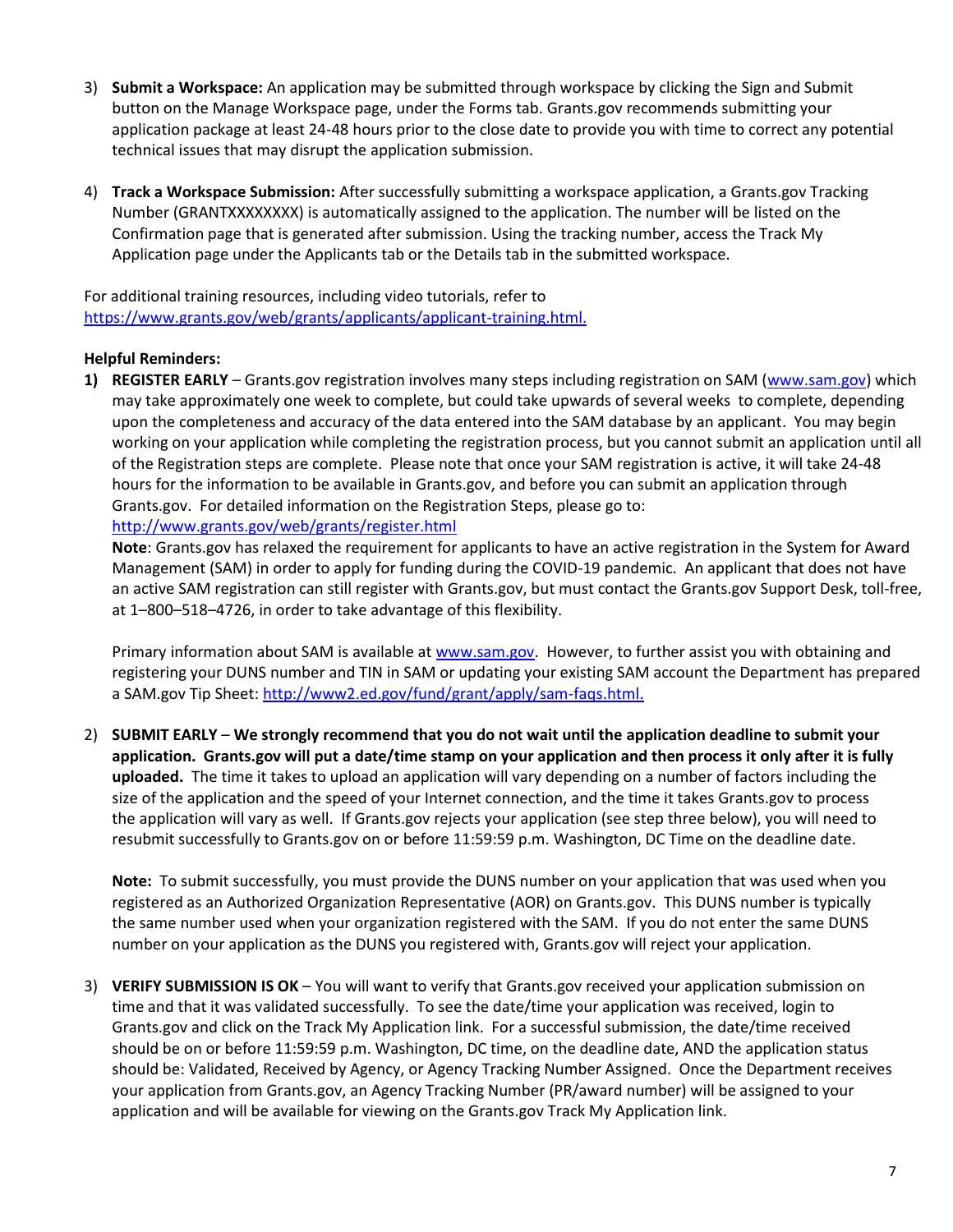If the date/time received is later than 11:59:59 p.m. Washington, DC Time, on the deadline date, your application is late. If your application has a status of "Received" it is still awaiting validation by Grants.gov. Once validation is complete, the status will either change to "Validated" or "Rejected with Errors." If the status is "Rejected with Errors," your application has not been received successfully. Some of the reasons Grants.gov may reject an application can be found on the Grants.gov site:

[http://www.grants.gov/web/grants/applicants/encountering-error-messages.html.](http://www.grants.gov/web/grants/applicants/encountering-error-messages.html) For more detailed information on troubleshooting Adobe errors, you can review the Adobe Reader Software Tip Sheet at: [http://www.grants.gov/web/grants/applicants/adobe-software-compatibility.html.](http://www.grants.gov/web/grants/applicants/adobe-software-compatibility.html) If you discover your application is late or has been rejected, please see the instructions below. Note: You will receive a series of confirmations both online and via e-mail about the status of your application. Please do not rely solely on e-mail to confirm whether your application has been received timely and validated successfully.

#### **Submission Problems – What should you do?**

If you have problems submitting to Grants.gov before the closing date, please contact Grants.gov Customer Support at 1-800-518-4726 or email at: [support@grants.gov](https://usdedeop-my.sharepoint.com/personal/soren_lagaard_ed_gov/Documents/TQP/FY20%20Competition/support@grants.gov) or access the Grants.gov Self-Service Knowledge Base web portal at: [https://grants-portal.psc.gov/Welcome.aspx?pt=Grants.](https://grants-portal.psc.gov/Welcome.aspx?pt=Grants)

If electronic submission is required, you must submit an electronic application before 11:59:59 p.m. Washington, DC Time, unless you follow the procedures in the NIA and qualify for one of the exceptions to the electronic submission requirement and submit, no later than two weeks before the application deadline date, a written statement to the Department that you qualify for one of these exceptions. If electronic submission is optional and you have problems that you are unable to resolve before the deadline date and time for electronic applications, please follow the transmittal instructions for hard copy applications in the NIA and get a hard copy application postmarked by midnight on the deadline date. (See the NIA for detailed instructions.)

#### **Helpful Hints When Working with Grants.gov**

Please visit <http://www.grants.gov/web/grants/support.html> for help with Grants.gov. For additional tips related to submitting grant applications, please refer to the Grants.gov Applicant FAQs at: [http://www.grants.gov/web/grants/applicants/applicant-faqs.html.](http://www.grants.gov/web/grants/applicants/applicant-faqs.html) Additional information is available on Workspace at: [https://www.grants.gov/web/grants/applicants/applicant-faqs.html#workspace.](https://www.grants.gov/web/grants/applicants/applicant-faqs.html#workspace)

#### **Dial-Up Internet Connections**

When using a dial up connection to upload and submit your application, it can take significantly longer than when you are connected to the Internet with a high-speed connection, e.g., cable modem/DSL/T1. While times will vary depending upon the size of your application, it can take a few minutes to a few hours to complete your grant submission using a dial up connection. **If you do not have access to a high-speed connection and electronic submission is required, you may want to consider following the instructions in the Common Instructions for Applicants to Department of Education Discretionary Grant Programs to obtain an exception to the electronic submission requirement no later than two weeks before the application deadline date.**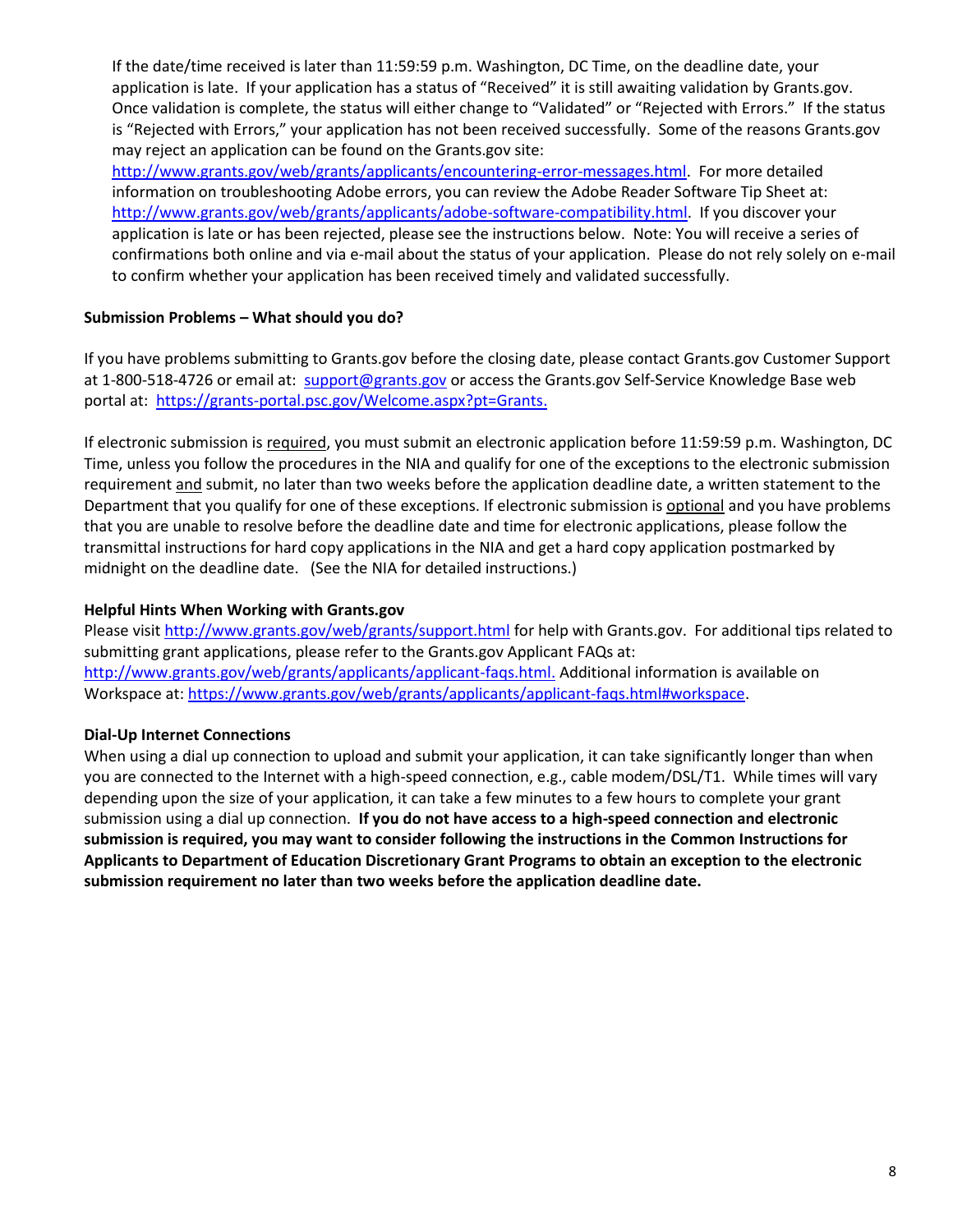#### **Attaching Files – Additional Tips**

Please note the following tips related to attaching files to your application:

- When you submit your application electronically, you must upload any narrative sections and all other attachments to your application as files in either Portable Document Format (PDF) or Microsoft Word. Although applicants have the option of uploading any narrative sections and all other attachments to their application in either PDF or Microsoft Word, we **recommend** applicants submit all documents as read-only flattened PDFs, meaning any fillable PDF files must be saved and submitted as non-fillable PDF files and not as interactive or fillable PDF files, to better ensure applications are processed in a more timely, accurate, and efficient manner.
- Grants.gov cannot process an application that includes two or more files that have the same name within a grant submission. Therefore, each file uploaded to your application package should have a unique file name.
- When attaching files, applicants should follow the guidelines established by Grants.gov on the size and content of file names. Uploaded file names must be fewer than 50 characters, and, in general, applicants should not use any special characters. However, Grants.gov does allow for the following UTF-8 characters when naming your attachments: A-Z, a-z, 0-9, underscore, hyphen, space, period, parenthesis, curly braces, square brackets, ampersand, tilde, exclamation point, comma, semi colon, apostrophe, at sign, number sign, dollar sign, percent sign, plus sign, and equal sign. Applications submitted that do not comply with the Grants.gov guidelines will be rejected at Grants.gov and not forwarded to the Department.
- Applicants should limit the size of their file attachments. Documents submitted that contain graphics and/or scanned material often greatly increase the size of the file attachments and can result in difficulties opening the files. For reference, the average discretionary grant application package with all attachments is less than 5 MB. Therefore, you may want to check the total size of your package before submission.

#### **Grants.gov System Maintenance**

Please be reminded that the Grants.gov system will not be available for use during the times listed below.

| Date             | <b>Scope</b>          | <b>Details</b>                                                                                                                                                                                         |
|------------------|-----------------------|--------------------------------------------------------------------------------------------------------------------------------------------------------------------------------------------------------|
| June 20-22, 2020 | Server<br>Maintenance | <b>Scheduled Maintenance Outage:</b><br>Production System will go <b>Offline</b> Saturday June 20, 2020 at 12:01 AM ET.<br>Production System will go <b>Online</b> Monday June 22, 2020 at 6:00 AM ET. |

#### **DUNS Number Instructions**

All applicants must have a DUNS number in order to apply for Federal funds.

**NOTE:** Check with your fiscal office to see if your institution has an assigned DUNS number before contacting Dun & Bradstreet to obtain a DUNS number.

Please provide the applicant's DUNS number. You can obtain your DUNS number at no charge by calling **1-800-333- 0505** or by completing a DUNS Number Request Form. The form can be obtained via the internet at the following URL:

[http://www.dnb.com/US/duns\\_update/index.html.](http://www.dnb.com/US/duns_update/index.html)

The DUNS number is a unique nine-digit number that does not convey any information about the recipient. A built-in check digit helps assure the accuracy of the DUNS number. The ninth digit of each number is the check digit, which is mathematically related to the other digits. It lets computer systems determine if a DUNS number has been entered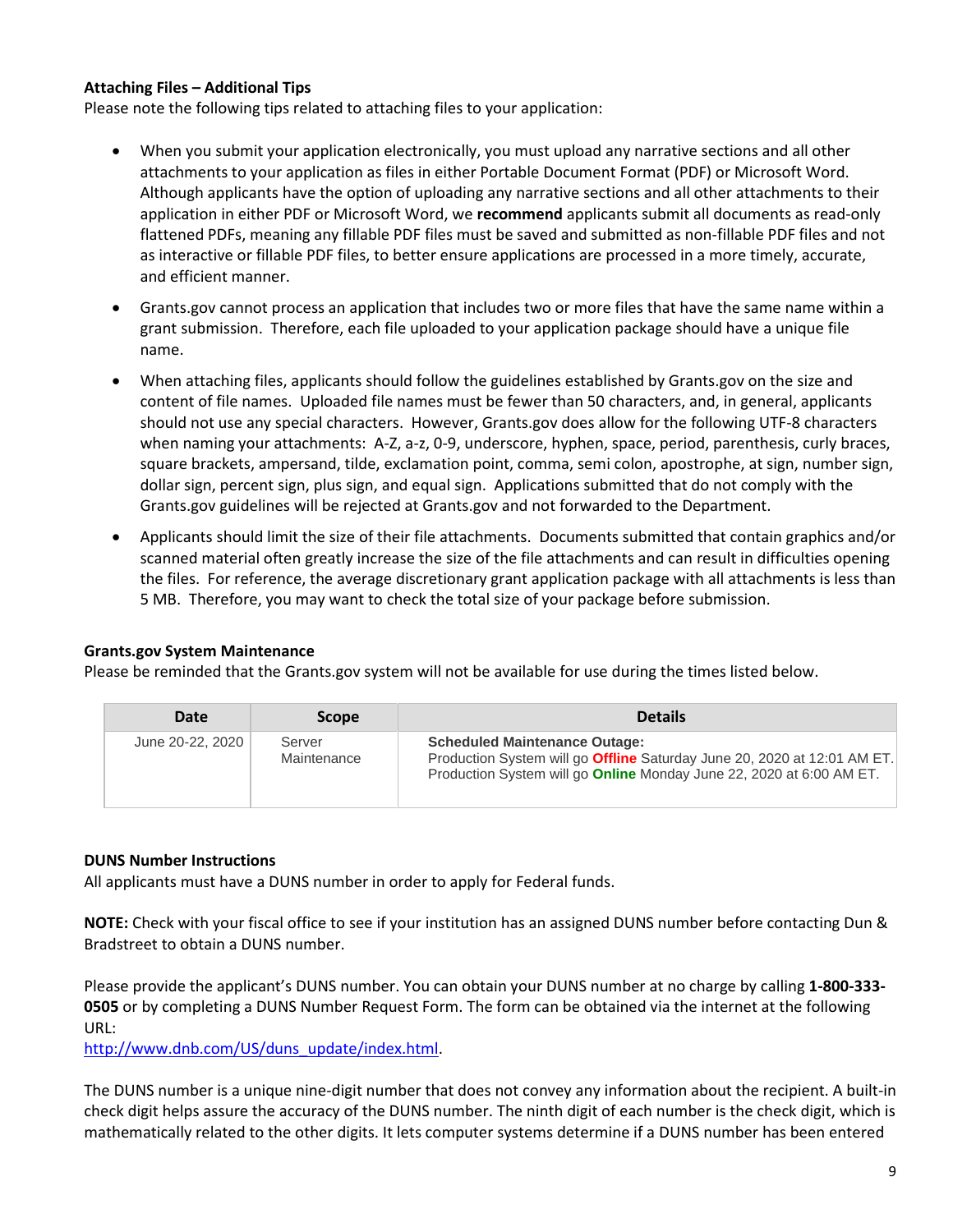correctly. Dun & Bradstreet, a global information services provider, has assigned DUNS numbers to over 43 million companies worldwide. For live help Monday-Friday 9am-6pm (EST), dial 1-888-814-1435.

**NOTE:** Electronic submission via Grants.gov must use the DUNS number your organization used when it registered in the Central Contractor Registry.

#### **Application Tips**

- I. **Register or maintain registration on SAM.gov.** The SAM registration process can take approximately seven business days, but may take upwards of several weeks, depending on the completeness and accuracy of the data entered into the SAM database by an entity. Thus, if you think you might want to apply for Federal financial assistance under a program administered by the Department, please allow sufficient time to obtain and register your DUNS number and TIN. Once your SAM registration is active, you will need to allow 24 to 48 hours for the information to update in the system. **Note**: Grants.gov has relaxed the requirement for applicants to have an active registration in the System for Award Management (SAM) in order to apply for funding during the COVID-19 pandemic. An applicant that does not have an active SAM registration can still register with Grants.gov, but must contact the Grants.gov Support Desk, toll-free, at 1–800–518–4726, in order to take advantage of this flexibility.
- II. **Register early on Grants.gov.** The registration process may take up to two weeks to complete. For additional information on the registration and submission process please review the resources available on the Grants.gov Website.
- III. **Verify that the person assigned to submit the application has been designated as an Authorized Organization Representative (AOR)**. You must be "active" in order to submit an application on behalf of the organization.
- IV. **Carefully review the FY 2020 NIA for eligibility requirements.** Clearly state which absolute priority under which you are submitting an application.
- V. **Review the submission for clarity.** Applications will be read by multiple peer reviewers; therefore it is important to ensure that the application can be understood by someone who is unfamiliar with your project.
- VI. **Submit early on Grants.gov.** Applications must be finished uploading, and be validated by the Grants.gov system, by 11:59:59 p.m. Washington, DC Time on **July 2, 2020.** Validation indicates if the submission was successful and may take up to two days. If the submitted application is deemed invalid due to an error, applicants may correct the error and resubmit only if the 11:59:59 p.m. Washington, DC Time deadline has not passed. Applicants are encouraged to review the submission to be sure that the files transmitted correctly. Grants.gov may not catch all errors. Late submissions or modifications to the submitted application will not be accepted after the deadline.
- VII. Each application will be reviewed under the competition for which it was submitted in the Grants.gov system, and only applications that are successfully submitted by the established closing date will be reviewed.

**NOTE:** Applicants will receive multiple emails to confirm submission in Grants.gov, validation, and transmission to the Department. Once the application is transmitted to the Department, applicants will receive a final email with a unique identifier called a PR Award Number. Use this number when making inquiries about the submitted application. Please review the email carefully to ensure that you submitted the application under the intended competition.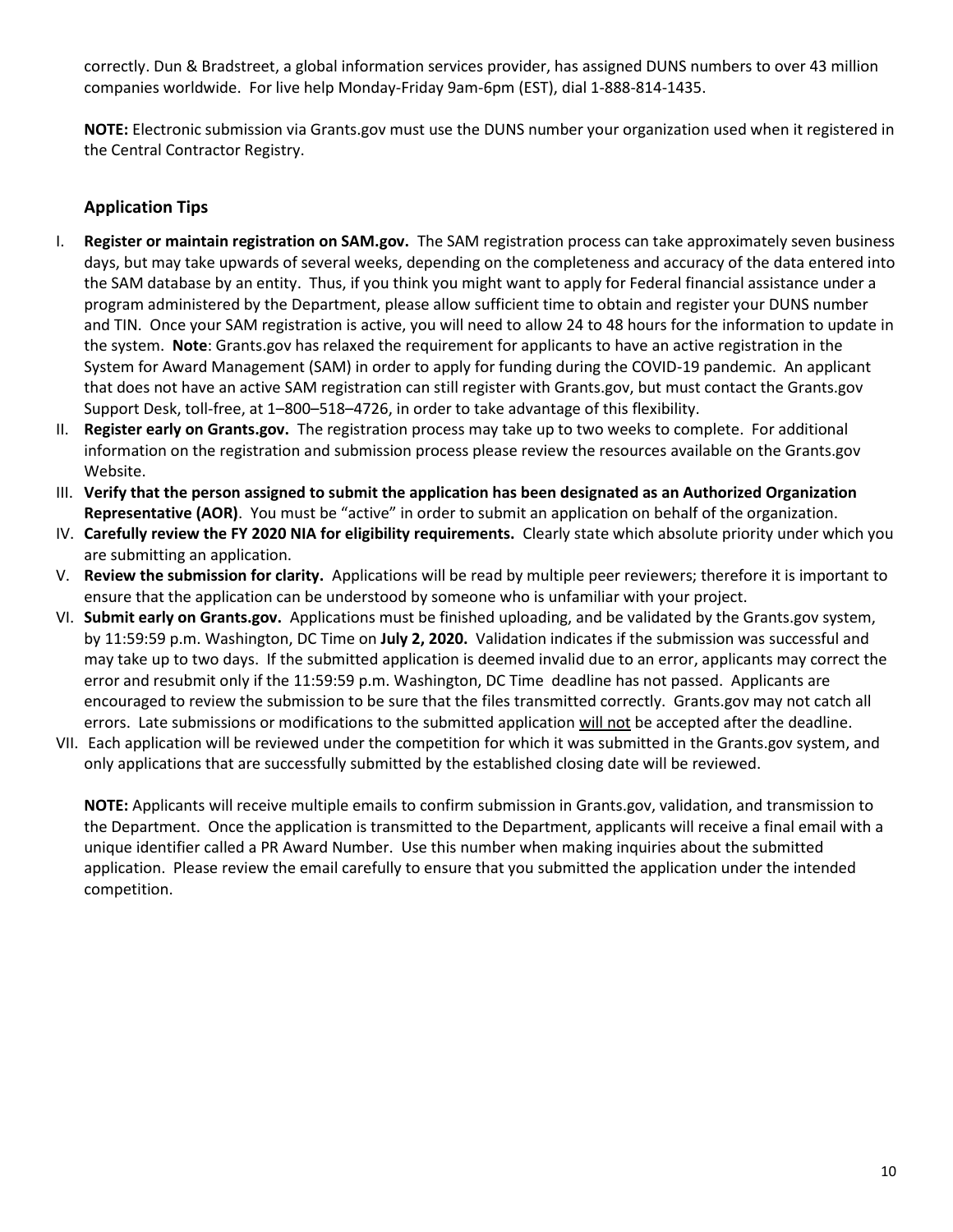## **IV. Instructions for Completing an Application**

**Please carefully read the entire application instructions package, the NIA, and the TQP program statute before submitting your TQP application.**

#### **INSTRUCTIONS FOR APPLICATION**

Applicants applying for the TQP program will use the following Grants.gov and ED narrative forms:

ED Abstract Narrative Attachment Form

Project Narrative Attachment Form

Budget Narrative Attachment Form

Other Attachments Form

ED and TQP Required forms, found on page 16 of this document, should also be uploaded into Grants.gov

The ED Abstract Narrative Attachment Form is where the applicant will attach the one-page project abstract.

The Project Narrative Attachment Form is where the applicant will attach the narrative sections addressing the Selection Criteria, the Absolute Priority and, if relevant, the Competitive Preference Priority(ies) and Invitational Priority.

The Budget Narrative Attachment Form is where the applicant must upload the **Required EED Applicant/Grantee Budget Worksheet** to provide a budget summary and budget narrative for federal and nonfederal funds. Please note this form replaces the ED 524 Form for the TQP program. Applicants are encouraged to review the Budget and Match pre-application webinar for instructions on how to use this new budget form.

The Other Attachments Form is where the applicant will attach proposal appendices. This is where the applicant will include information such as REQUIRED TQP Program Checklists, resumes/curriculum vitae of key personnel, letters of support, waiver request form, etc. The Grants.gov system will allow applicants to attach as many as ten separate appendices in this section.

Please complete the Standard Form (SF) 424 first. Grants.gov will automatically insert the correct CFDA (84.336s) and program name wherever needed thereafter.

NOTE: Please do not attach any narratives, supporting files, or application components to the SF 424.

#### **INSTRUCTIONS FOR ED ABSTRACT NARRATIVE**

The abstract narrative may not exceed one page and should use language that will be understood by a range of audiences. The abstract should include the following items: priorities addressed, project goals and expected outcomes, brief project description, target number of project participants to be served each year, and members of the eligible partnership and any other key partner organizations. It is a summary of your project.

#### **INSTRUCTIONS FOR PROJECT NARRATIVE**

The Project Narrative should describe the project that an applicant would carry out if funded and include the eligible applicant's response to the selection criteria since the application will be evaluated and scored against these criteria.

The NIA provides applicants with instructions for preparing and submitting the application, information describing the absolute priorities and competitive preference priorities that have been established for this competition, the selection criteria that will be used to evaluate the application, and other pertinent information concerning the competition for awards.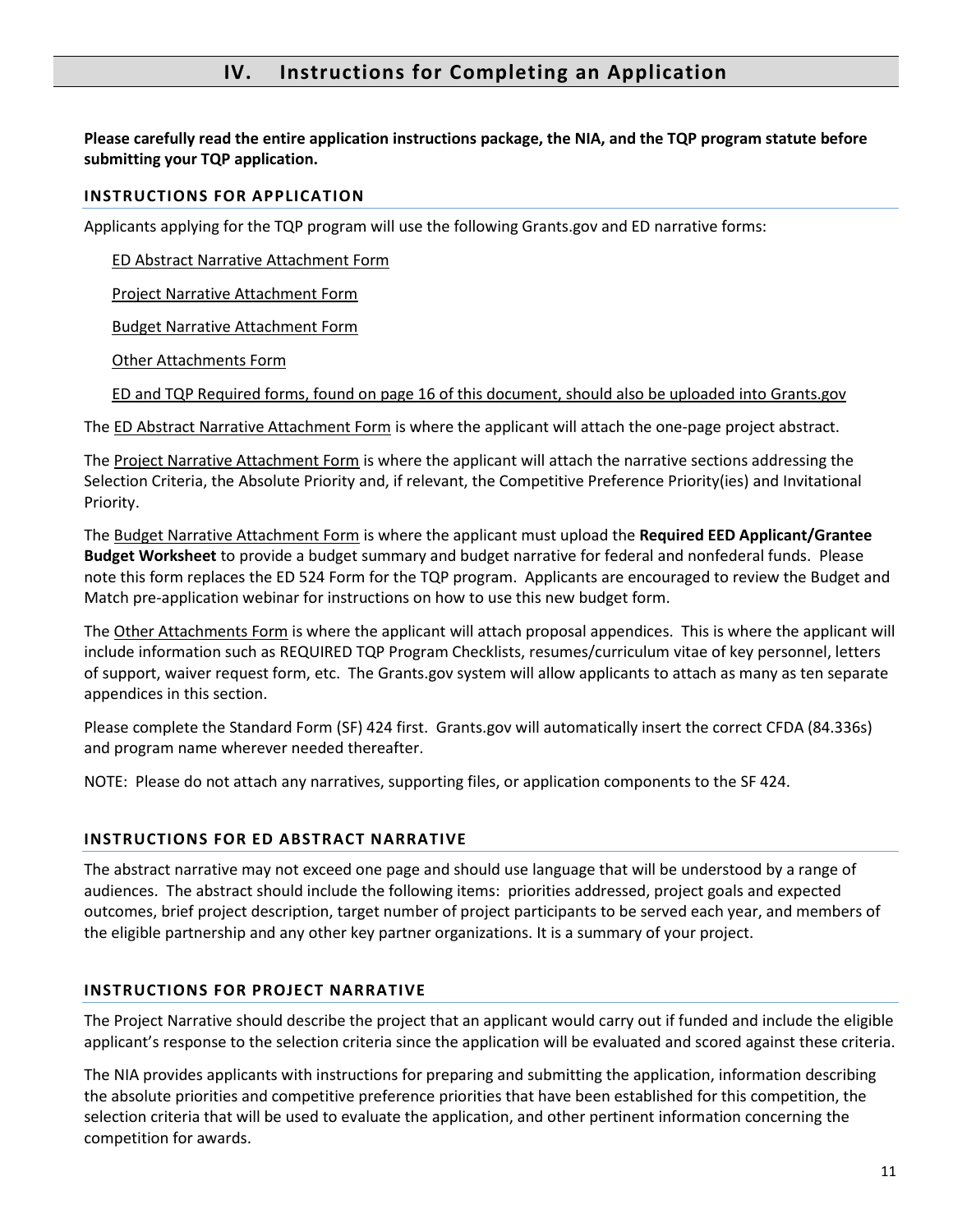Applicants must address the Absolute Priority. Should an applicant choose to apply and meet the requirements of one or both of the competitive preference priority(ies), the application can earn up to 106 points. After review of the Absolute Priority, only applicants for which competitive preference points could enable them to be funded will have their competitive preference priorities applied to their final score. It is expected that applicants will use the selection criteria to frame their project narratives.

#### **Formatting**

We strongly encourage applicants to limit the project narrative to the equivalent of no more than **50** pages, using the following standards:

- A "page" is 8.5" x 11", on one side only, with 1" margins at the top, bottom, and both sides.
- Use a font that is either 12 point or larger or no smaller than 10 pitch (characters per inch).
- Use one of the following fonts: Times New Roman, Courier, Courier New, or Arial.

Furthermore, applicants are strongly encouraged to include a table of contents that specifies where each required part of the application is located.

#### **Priorities**

All applicants are required to address the Absolute Priority (Partnership Grants for the Establishment of Effective Teaching Residency Programs). Applicants that do not address the Absolute Priority will be deemed ineligible. Applicants may also choose to address one or both competitive preference priorities. Clear headings should be provided to indicate an applicant's response to the Absolute Priority and competitive preference priority(ies) under which the application is submitted, as applicable.

**NOTE:** We refer applicants to the TQP NIA for a full language of the Absolute Priority and competitive preference priorities.

#### **Selection Criteria**

The selection criteria outlined below will be used to evaluate the quality of applications submitted for funding. The full description of the selection criteria is contained in the NIA. Within each criterion, there are specific factors that will be used in evaluating that criterion. In addition, applicants should keep in mind that there is a lot of overlap between the TQP General Program requirements and the TQP Absolute Priority requirements. For this reason, you may address the TQP general program requirements as part of your project narrative when addressing the selection criteria.

**NOTE:** We refer applicants to the TQP NIA for a full description of each selection criterion and its sub factors. Applicants are strongly encouraged to carefully read each criterion and its sub factors when preparing their applications. These are the criteria that will be used to review and score applications.

#### **INSTRUCTIONS FOR BUDGET NARRATIVE**

Before preparing the budget narrative, applicants should review the NIA and the program statute for specific guidance and requirements. Note that applications will be evaluated according to the specific selection criteria specified in the NIA.

The budget should include only costs that are allowable, reasonable, and necessary for carrying out the objectives of the TQP project. Rules about allowable costs are set out in the Uniform Administrative Requirements, Cost Principles, And Audit Requirements for Federal Awards at 2 CFR Part 200<sup>1</sup>, as adopted by the Department at 2 CFR Part 3474 (Uniform Guidance).

<sup>1</sup> [http://www.ecfr.gov/cgi-bin/text-idx?SID=a00c8ef91d397f640d8c236871fe5eef&tpl=/ecfrbrowse/Title02/2cfr200\\_main\\_02.tpl](http://www.ecfr.gov/cgi-bin/text-idx?SID=a00c8ef91d397f640d8c236871fe5eef&tpl=/ecfrbrowse/Title02/2cfr200_main_02.tpl)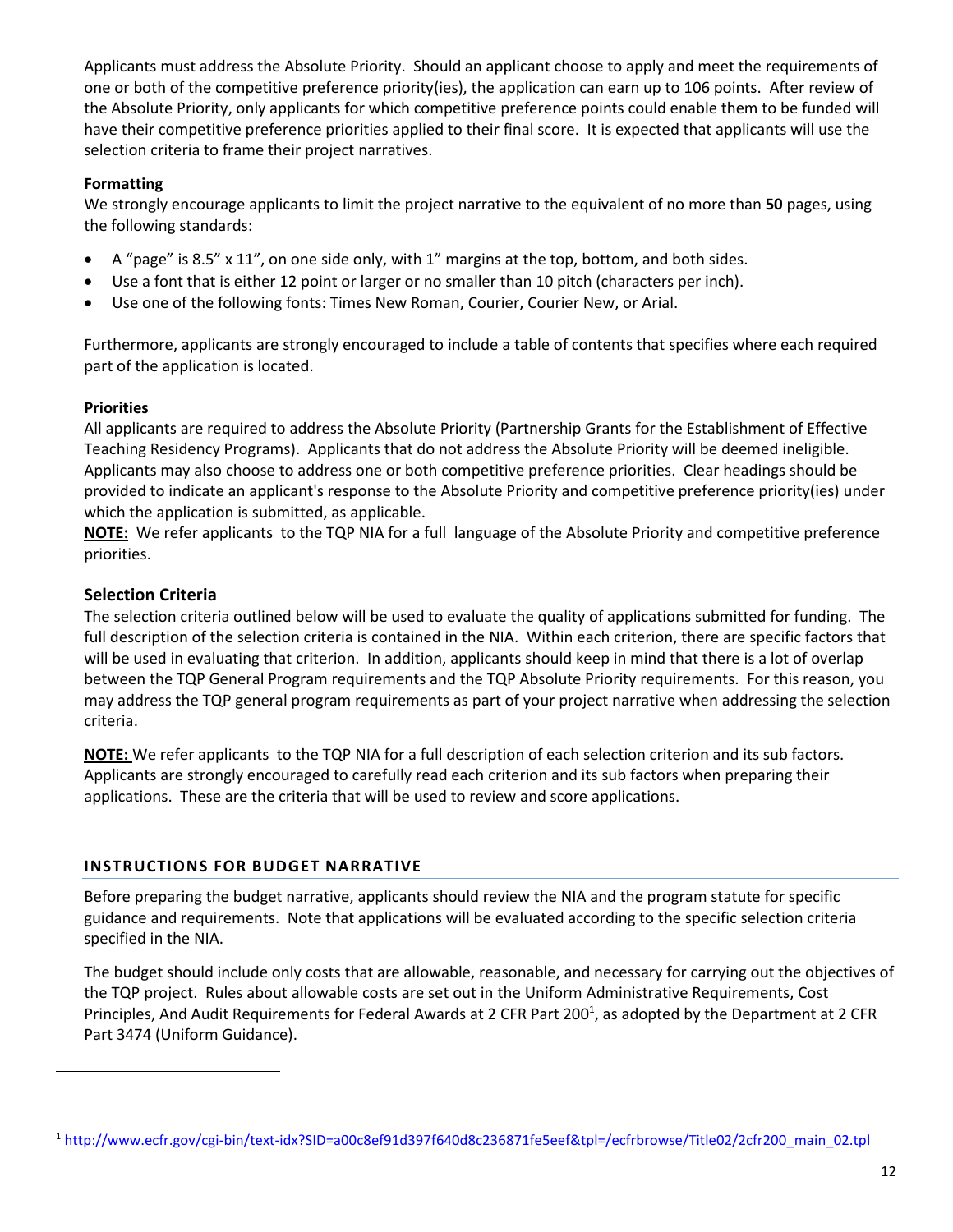Applicants **must** use the EED Applicant/Grantee Budget Worksheet to provide an itemized budget breakdown narrative, for all five years of the proposed project. Applicants must provide a budget narrative for both Federal and Non-Federal costs.

#### **Training Indirect Cost Rate**

The TQP program uses a training indirect cost rate of up to 8% as described in 34 CFR § 75.562. If an applicant has a negotiated indirect rate that is lower than 8%, they must use the lower rate. The training indirect cost rate does not apply to agencies of Indian tribal governments, local governments, and States as required by 34 CFR § 75.562(c)(4), and those applicants must instead use their approved restricted indirect cost rate.

#### **2% Administrative Cost Cap**

Under section 203(d) of the HEA, an eligible partnership that receives a grant under this part may use not more than two percent of the funds provided to administer the grant. Applicants are encouraged to review the TQP budget webinar to ensure they understand how to correctly apply this cost principle to their budgets.

**IMPORTANT NOTE**: This 2% Administrative Cost Cap may result in your indirect cost rate being reduced to a rate lower than the Training Rate of 8 percent. Please refer to the TQP pre-application webinar on budget and match requirement for additional discussion of this administrative cost cap.

#### **Non-Federal Cost Share or Match Requirement**

The TQP grant program has a 100% non-Federal cost share or match requirement. Applicants must use the Required TQP Cost Share Worksheet to describe where cost share funds will come from and how they will be used. Cost share funds may be cash or in-kind contributions to carry out the activities supported by the grant. All project costs must be allowable for both federal and nonfederal funds. The Secretary does not, as a general matter, anticipate waiving this requirement for recipients of grants under this competition given the importance of matching funds to the longterm success of the project.

#### **Supplement-not-Supplant Requirement**

Under section 202(k) of the HEA, the TQP grant program has a Supplement-not-Supplant requirement. This means that costs may not be charged to TQP funds or to cost share funds if, in the absence of TQP funds, these costs would be borne by the applicant anyway. Both Federal and cost share funds must supplement, not supplant, existing funds used to carry out activities supporting the grant.

#### **EED Applicant/Grantee Budget Worksheet LINE ITEM DESCRIPTIONS**

This new budget worksheet replaces the ED 524 form for the TQP program. The line items from the ED 524 are the same and the two budget forms look similar. When providing an itemized proposed budget, use the descriptions below to determine which line item will cover each project cost. Applicants should provide a budget summary and a budget narrative for both federal and nonfederal funds using the EED Applicant/Grantee Budget Worksheet.

**Personnel (Line 1**): Provide each project personnel's base salary or wages, as well as the percentage full time equivalency (FTE) each individual is projected to work on the TQP project.

**Fringe Benefits (Line 2)**: The institution's or agency's normal contributions for fringe benefits may be charged to TQP funds or contributed as cost share. If you are including fringe benefits, please explain how the fringe rate was calculated and identify the staff members who would receive the benefits. Leave this line blank if fringe benefits applicable to direct salaries and wages are included in indirect costs.

**Travel (Line 3**): Indicate the proposed travel costs of employees and participants only. Provide a breakdown of the costs associated with each proposed trip and justification for the costs. In addition, applicants should include costs for up to three project staff persons to attend an annual project directors' meeting in Washington, D.C.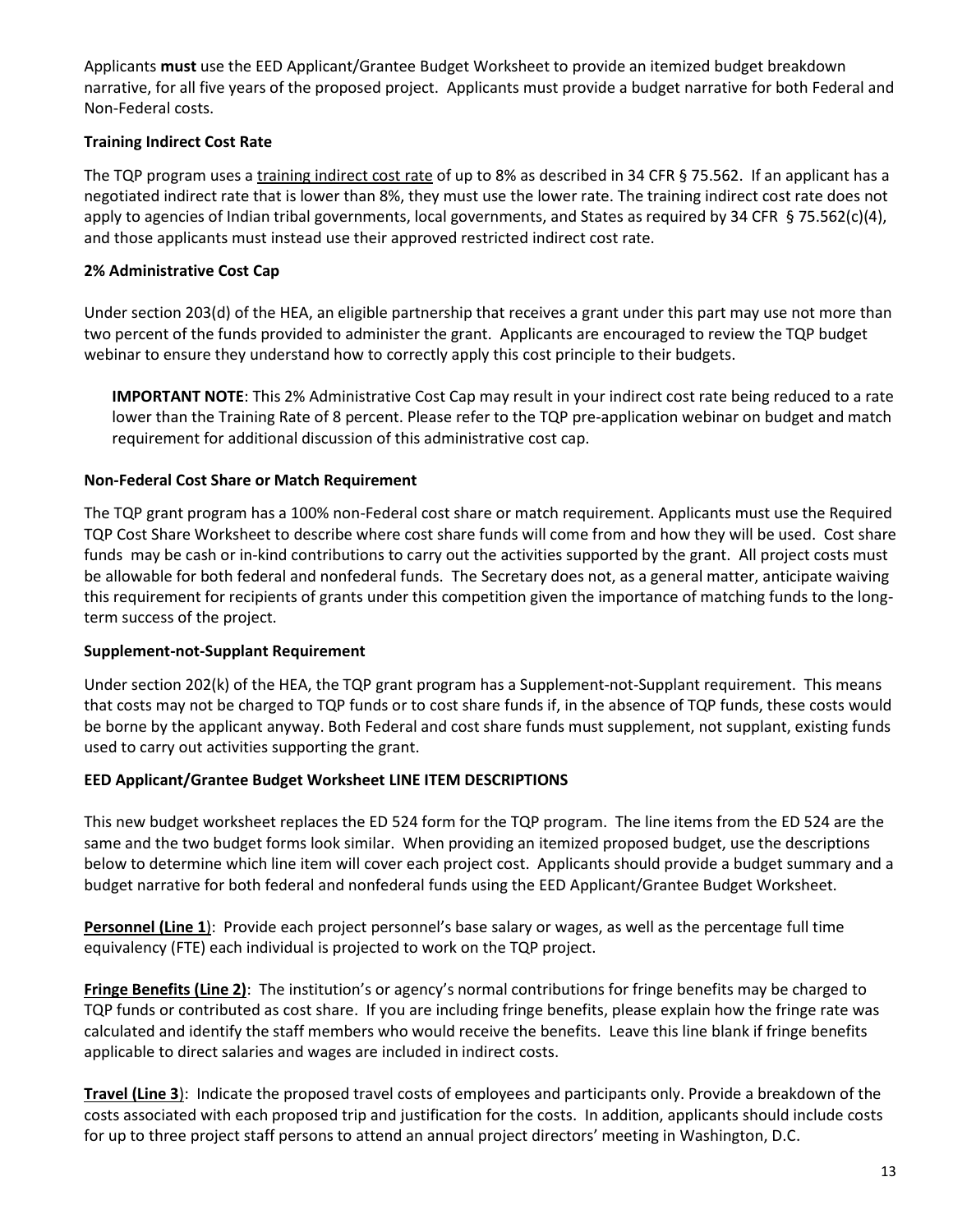**Equipment (Line 4)**: Describe all equipment to be purchased for the TQP project, i.e., all tangible, non-expendable personal property that would be purchased to support the TQP project. In this regard, equipment has usefulness greater than one year and acquisition costs that are the lesser of the capitalization level established by the applicant entity for financial statement purposes or \$5,000 per article. An applicant may establish a lower limit to maintain consistency with its general policies. Also provide, for each piece of equipment to be purchased, the amount to be purchased, the cost per unit and how this cost was determined, and the justification for these purchases.

**Supplies (Line 5):** Describe all supplies to be purchased for the TQP project, i.e., all tangible, expendable personal property to be purchased to support the TQP project. Supplies (which include materials) differ from equipment in that they are consumable, expendable, and have a unit cost below that of equipment. For each kind of supply, provide the amount to be purchased, the projected cost and how this cost was determined, and a justification for these purchases.

**Contractual (Line 6):** The contractual category should include all costs specifically incurred with actions that the applicant takes in conjunction with an established procurement system. Include consultant fees, expenses, and travel costs in this category if the consultant's services are obtained through a written binding agreement or contract. Identify the contractor, the amount of the contract (this should include a breakdown of the major service components of the contract and the costs of each portion) and an explanation of what the services are being provided by the contractor. In addition, if applicant proposes to select a contractor before receiving a TQP award, please see 34 CFR 75.135(a) - (c) (section 75.135(a) - (c) of EDGAR) on how the requirements for competitive procurements that normally apply may be avoided by naming the contractors in the application.

#### **Construction (Line 7)**: Not applicable.

**Other (Line 8):** Describe all direct costs not covered on lines 1-6. For example describe costs such as space rental, required fees, honoraria and travel (where a contract is not in place for services), training, and communication and printing costs. *Do not include any costs that are included in calculations of indirect costs.* 

#### **Total Direct Costs (Line 9)**: The sum of lines 1-8.

**Indirect Costs (Line 10):** The TQP program requires a Training Rate of 8% per 34 CFR 75.562. If an applicant has a negotiated indirect cost rate that is lower than 8%, they must use the lower indirect cost rate. If the applicant is an agency of Indian tribal governments, local governments, or States, the applicant must use their restricted indirect cost rate. Under section 203(d) of the HEA, an eligible partnership that receives a grant under this program may use not more than two percent of the funds provided to administer the grant. This may result in the applicant's indirect cost rate being reduced to a rate lower than the Training Rate of 8 percent. Please see above for more information on indirect cost rates and the TQP administrative cost cap.

**NOTE:** If you have questions about how to obtain an approved restricted indirect cost rate or how to apply that rate, you may contact a cost negotiator using the information provided at: [http://www2.ed.gov/about/offices/list/ocfo/fipao/icgreps.html.](http://www2.ed.gov/about/offices/list/ocfo/fipao/icgreps.html) If you have further questions about restricted indirect cost rates, please refer to the TQP FAQs. Applicants should also refer to the TQP pre-application webinar on budget and match requirement for additional discussion of the 2% administrative cost cap. Applicants may also contact the Department's Indirect Cost Rate Group at [IndirectCostGroup@ed.gov.](mailto:IndirectCostGroup@ed.gov)

**Training Stipends (Line 11):** If your project is to implement a teaching residency program under the Absolute Priority, indicate the amount of the living wage stipend, the number of grant participants to receive the stipends and the justification for the stipend. Please make sure that training stipends are placed under this line item and not under "Personnel" or "Other." Living Wage stipends are the only allowable participant stipend for this program.

**Total Cost (Line 12):** This should equal to sum of lines 9-11 (total direct costs + indirect + training stipends).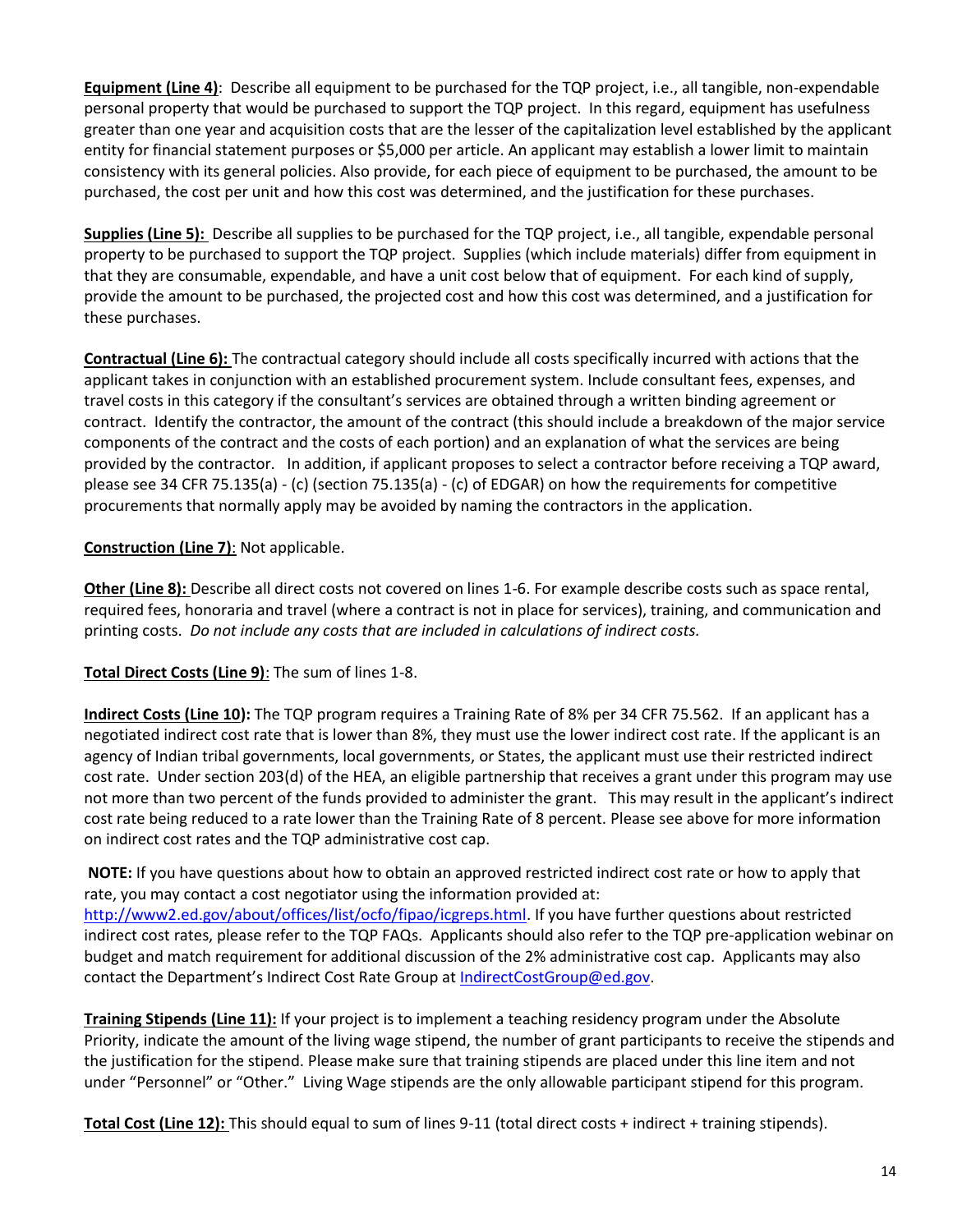#### **INSTRUCTIONS FOR OTHER ATTACHMENTS (APPENDICES)**

Applicants will attach any appendices they may have to the Grants.gov Other Attachments Form. Use the outline below to know which document to place in each appendix. Applicant may attach one or more documents to the Other Attachments Form in accordance with the instructions found on Grants.gov. Applicants may provide all of the required information in a single document, or in multiple documents. Ensure that you only attach the Education approved file types detailed in the common instructions. Also, **do not** upload any password-protected files to your application.

Please note that Grants.gov cannot process an application that includes two or more files that have the same file name within a grant submission. When attaching files, applicants should limit the size of their file names. Lengthy file names may result in difficulties with opening and processing your application. We recommend your file names be less than 50 characters.

| <b>Appendix A:</b> | <b>Required TQP Program Checklists</b><br>Required TQP Absolute Priority Checklist<br>➤<br>Required TQP Application and General Program Requirements Checklist<br>➤<br><b>Required TQP Eligibility Checklists</b><br>➤                                                                                                                                                                                                                                                      |
|--------------------|-----------------------------------------------------------------------------------------------------------------------------------------------------------------------------------------------------------------------------------------------------------------------------------------------------------------------------------------------------------------------------------------------------------------------------------------------------------------------------|
| <b>Appendix B:</b> | <b>Required Needs Assessment (Application and General Program Requirement)</b>                                                                                                                                                                                                                                                                                                                                                                                              |
| <b>Appendix C:</b> | Demonstrates a Rationale: (Logic Model)                                                                                                                                                                                                                                                                                                                                                                                                                                     |
| <b>Appendix D:</b> | <b>Resumes of Key Personnel</b>                                                                                                                                                                                                                                                                                                                                                                                                                                             |
| <b>Appendix E:</b> | Letters of Support and Memorandum of Understanding from TQP project partners                                                                                                                                                                                                                                                                                                                                                                                                |
| <b>Appendix F:</b> | <b>Current Approved Indirect Cost Rate Agreement, as applicable</b>                                                                                                                                                                                                                                                                                                                                                                                                         |
| <b>Appendix G:</b> | TQP Waiver Request of 100% Cost Share or Match Requirement, if applicable<br>Applicants should include a written request and justification in order to be considered for a<br>waiver from the cost share requirement, if applicable. IMPORTANT NOTE: The Secretary does<br>not, as a general matter, anticipate waiving this requirement for recipients of grants under this<br>competition given the importance of matching funds to the long-term success of the project. |
| <b>Appendix H:</b> | Other documents, as applicable                                                                                                                                                                                                                                                                                                                                                                                                                                              |
| <b>Appendix I:</b> | <b>Proprietary Information</b><br>Eligible Applicants should identify any specific proprietary information and page numbers<br>in the application where it can be found                                                                                                                                                                                                                                                                                                     |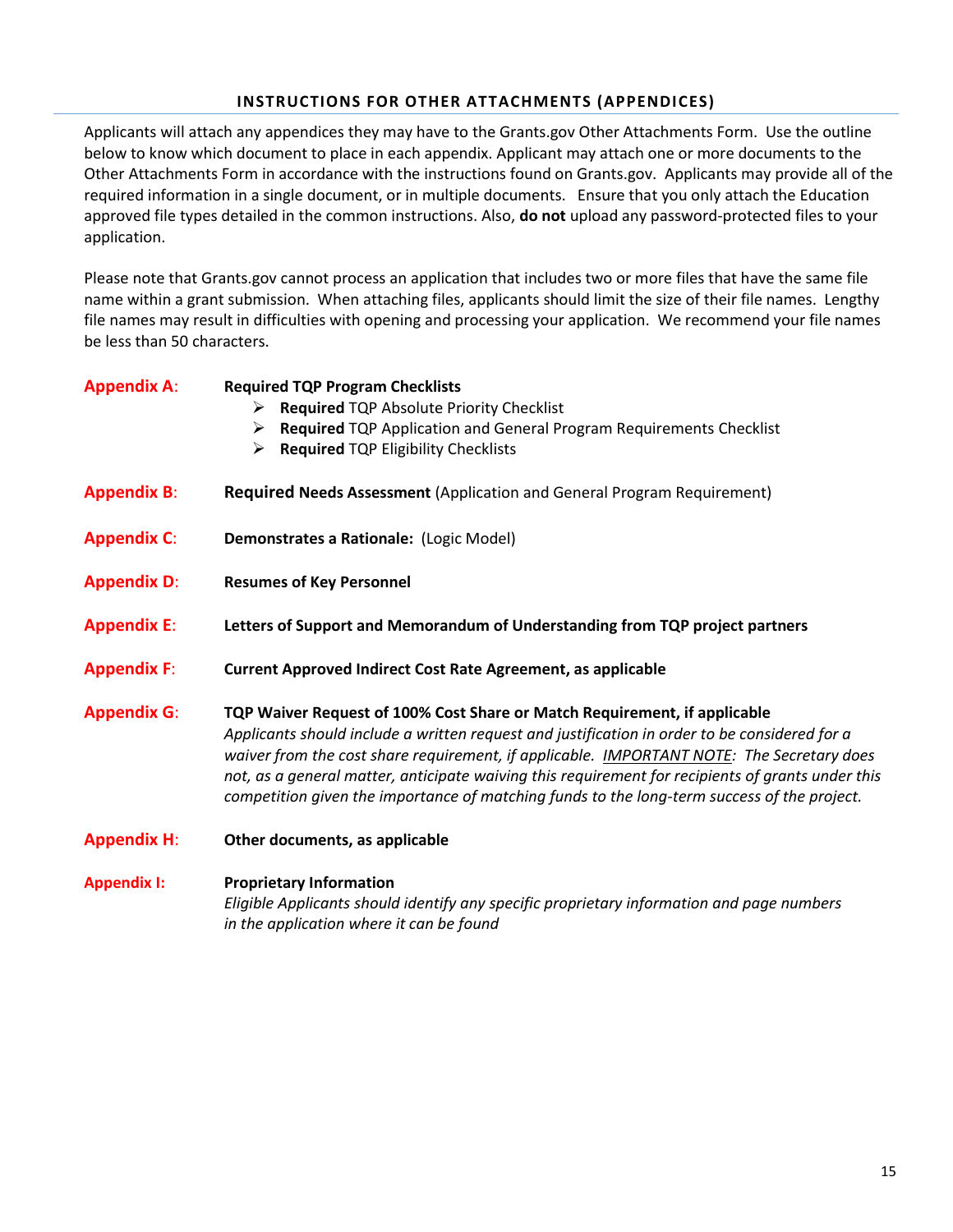## **A. ED Forms AND TQP Required Checklists**

- I. Applicants must submit along with their project narratives the ED required standard forms, assurances, and certifications. Below is a list of the standard forms, assurances, and certifications that are required.
	- SF 424 Application Form for Federal Assistance
	- ED Supplemental Form for SF 424
	- Grant Application Form for Project Objectives and Performance Measures
	- SF-LLL Disclosure of Lobbying Activities
	- General Education Provisions Act (GEPA) Requirements Section 427
	- Grants.gov Certification Regarding Lobbying (formerly ED 80-0013)

#### Electronic copies of the required forms can be found at

[http://www2.ed.gov/fund/grant/apply/appforms/appforms.html;](http://www2.ed.gov/fund/grant/apply/appforms/appforms.html) on the Grants.gov website at [https://www.grants.gov/web/grants/forms.html;](https://www.grants.gov/web/grants/forms.html) and in the Grants.gov submission package.

- II. Applicants **MUST** also submit the REQUIRED TQP Program Checklists and REQUIRED EED Applicant/Grantee Budget Worksheet. If the applicant does not submit these required TQP program checklists at the time of application, the application will be considered incomplete and may not be reviewed. The three TQP program checklists must be uploaded in Appendix A. The EED Applicant/Grantee Budget Worksheet must be uploaded as part of the Budget Narrative Attachment. Below is a list of the Required TQP Program Checklists.
	- ➢ **Required** TQP Absolute Priority Checklist
	- ➢ **Required** TQP Application and General Program Requirements Checklists
	- ➢ **Required** TQP Eligibility Checklists
	- ➢ **Required** EED Applicant/Grantee Budget Worksheet (replaces the ED 524)

The Required TQP Program Checklists are found on the TQP program webpage, the link is below. These completed checklists must be uploaded into Appendix A of the application narrative at the time of application. [https://oese.ed.gov/offices/office-of-discretionary-grants-support-services/effective-educator-development](https://oese.ed.gov/offices/office-of-discretionary-grants-support-services/effective-educator-development-programs/teacher-quality-partnership/)[programs/teacher-quality-partnership/](https://oese.ed.gov/offices/office-of-discretionary-grants-support-services/effective-educator-development-programs/teacher-quality-partnership/) .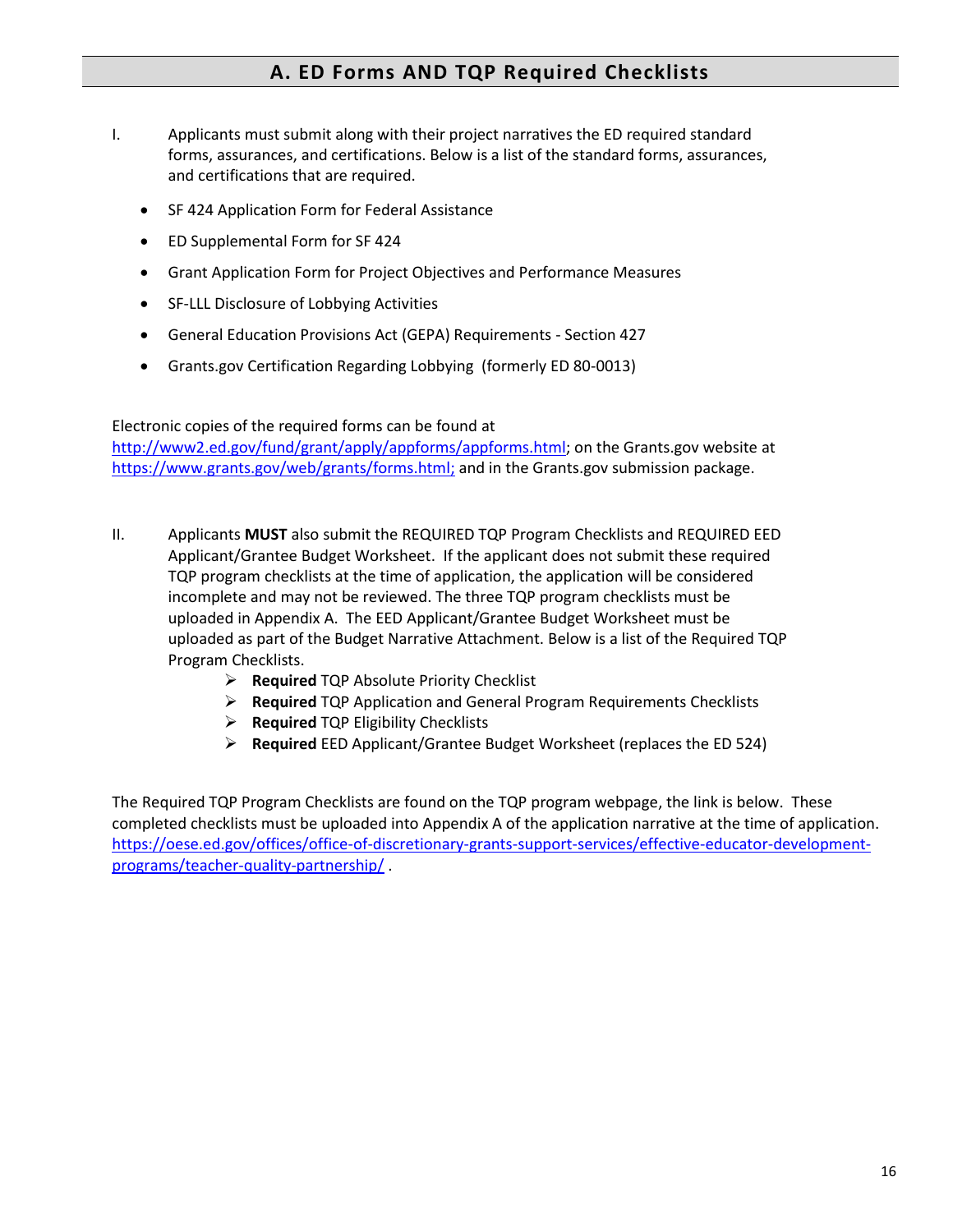# **B. FY 2020 Application Checklist**

This FY 2020 Application Checklist is tool for applicants to use to help ensure all parts of the TQP application have been uploaded. This checklist contains all mandatory parts of the application. This FY 2020 Application Checklist should not be uploaded and is not required for use. It is only a tool to help applicants.

#### ED Standard Forms

| Application for Federal Assistance (SF 424) |  |
|---------------------------------------------|--|
|---------------------------------------------|--|

- Department of Education Supplemental Information for SF 424
- Grant Application Form for Project Objectives and Performance Measures
- Disclosure of Lobbying Activities (SF-LLL)

Assurances and Certifications

GEPA Section 427

Grants.gov Lobby form (formerly ED 80-0013 form)

Required TQP Program Checklists and TQP Budget Worksheet.

- **Required** TQP Absolute Priority Checklist (Appendix A)
	- **Required** TQP Application and General Program Requirements Checklist (Appendix A)
- **Required** TQP Eligibility Checklists (Appendix A)

**Required** EED Applicant/Grantee Budget Worksheet (Budget Narrative Form) (Replaces the ED 524 Budget Summary Sheet)

#### Application Narrative

- ED Abstract Narrative Form
- Project Narrative Form
- Budget Narrative Form
	- Other Attachments Form (Upload Appendices here)

**NOTE**: Eligible applicants should attach all appendices to the Other Attachments Form. The Grants.gov system will allow applicants to attach up to ten separate appendices in this section; however, applicants are encouraged to limit the number of appendix entries.

- Appendix A: **Required** TQP Program Checklists (3 listed above) Appendix B: **Required** Needs Assessment (Application and General Program Requirement) Appendix C: Demonstrates Rationale: (Logic Model) Appendix D: Resumes of Key Personnel Appendix E: Letters of Support and Memorandum of Understanding from TQP project partners Appendix F: Current Indirect Cost Rate Agreement Appendix G: TQP Waiver Request of 100% Cost Share or Match Requirement, if applicable Appendix H: Other documents, as applicable
- Appendix I: Proprietary Information

#### **TQP Closing Date: July 2, 2020**